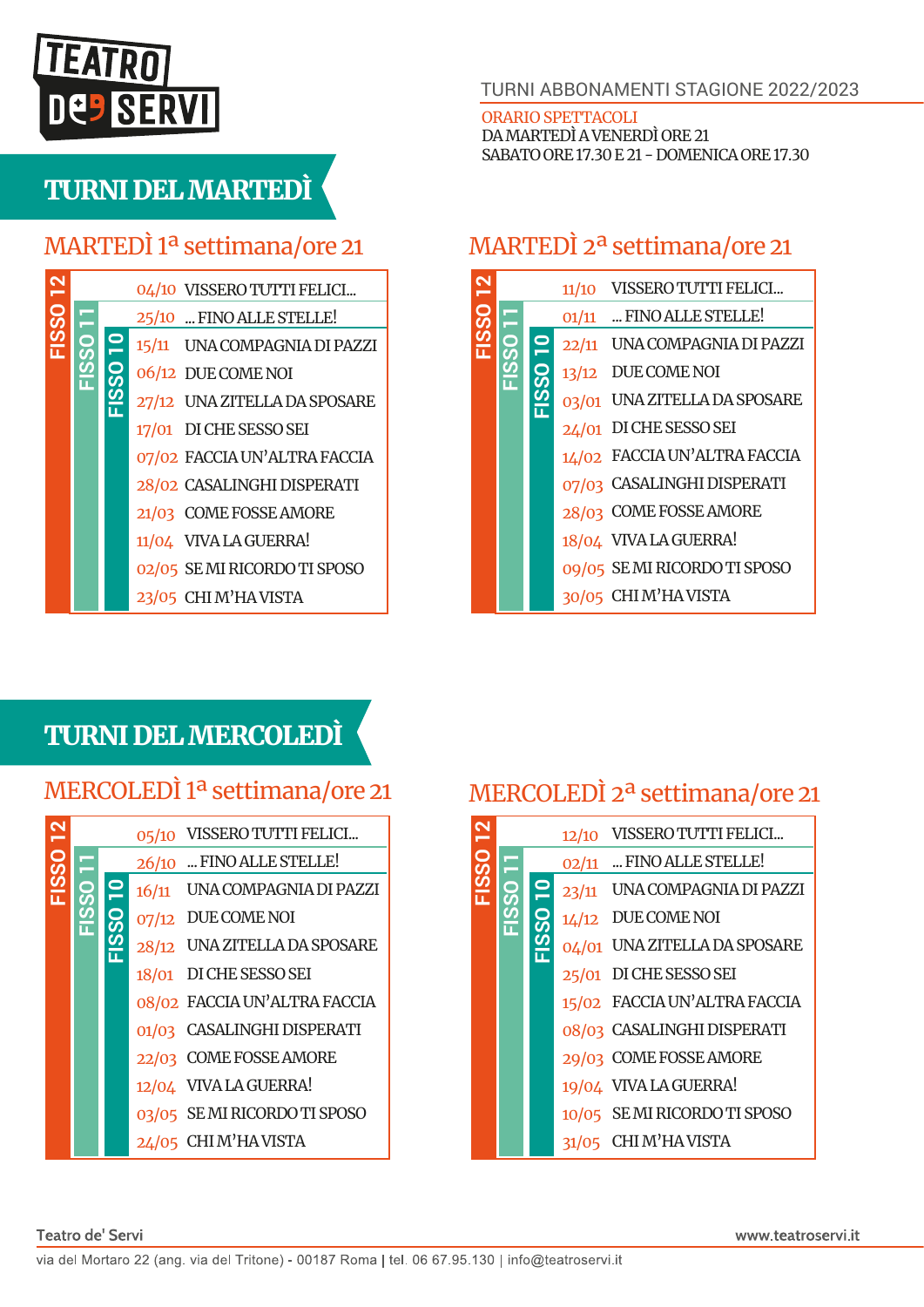

### TURNI DEL GIOVEDÌ

### GIOVEDÌ 1ª settimana/ore 21

|         |  | 06/10 VISSERO TUTTI FELICI   |
|---------|--|------------------------------|
| $1$ SSO |  | 27/10  FINO ALLE STELLE!     |
|         |  | 17/11 UNA COMPAGNIA DI PAZZI |
|         |  | 08/12 DUE COME NOI           |
|         |  | 29/12 UNA ZITELLA DA SPOSARE |
|         |  | 19/01 DI CHE SESSO SEI       |
|         |  | 09/02 FACCIA UN'ALTRA FACCIA |
|         |  | 02/03 CASALINGHI DISPERATI   |
|         |  | 23/03 COME FOSSE AMORE       |
|         |  | 13/04 VIVA LA GUERRA!        |
|         |  | 04/05 SE MI RICORDO TI SPOSO |
|         |  | 25/05 CHI M'HA VISTA         |

#### GIOVEDÌ 2ª settimana/ore 21

|  |   | 13/10 VISSERO TUTTI FELICI   |
|--|---|------------------------------|
|  |   | 03/11  FINO ALLE STELLE!     |
|  |   | 24/11 UNA COMPAGNIA DI PAZZI |
|  | ဌ | 15/12 DUE COME NOI           |
|  |   | 05/01 UNA ZITELLA DA SPOSARE |
|  |   | 26/01 DI CHE SESSO SEI       |
|  |   | 16/02 FACCIA UN'ALTRA FACCIA |
|  |   | 09/03 CASALINGHI DISPERATI   |
|  |   | 30/03 COME FOSSE AMORE       |
|  |   | 20/04 VIVA LA GUERRA!        |
|  |   | 11/05 SEMI RICORDO TI SPOSO  |
|  |   | 01/06 CHI M'HA VISTA         |

#### TURNI DEL VENERDÌ

|  | တ္တ | 07/10 VISSERO TUTTI FELICI<br>28/10  FINO ALLE STELLE!<br>18/11 UNA COMPAGNIA DI PAZZI<br>09/12 DUE COME NOI<br>30/12 UNA ZITELLA DA SPOSARE<br>20/01 DI CHE SESSO SEI<br>10/02 FACCIA UN'ALTRA FACCIA<br>03/03 CASALINGHI DISPERATI<br>24/03 COME FOSSE AMORE<br>14/04 VIVA LA GUERRA!<br>05/05 SEMI RICORDO TI SPOSO<br>26/05 CHIM'HAVISTA |  |  |
|--|-----|----------------------------------------------------------------------------------------------------------------------------------------------------------------------------------------------------------------------------------------------------------------------------------------------------------------------------------------------|--|--|

#### VENERDÌ 1ª settimana/ore 21 VENERDÌ 2ª settimana/ore 21

|          |  | 1/10 | VISSERO TUTTI FELICI         |
|----------|--|------|------------------------------|
|          |  |      | 04/11  FINO ALLE STELLE!     |
| FISSO 12 |  |      | 25/11 UNA COMPAGNIA DI PAZZI |
|          |  |      | 16/12 DUE COME NOI           |
|          |  |      | 06/01 UNA ZITELLA DA SPOSARE |
|          |  |      | 27/01 DI CHE SESSO SEI       |
|          |  |      | 17/02 FACCIA UN'ALTRA FACCIA |
|          |  |      | 10/03 CASALINGHI DISPERATI   |
|          |  |      | 31/03 COME FOSSE AMORE       |
|          |  |      | 21/04 VIVA LA GUERRA!        |
|          |  |      | 12/05 SE MI RICORDO TI SPOSO |
|          |  |      | 02/06 CHIM'HAVISTA           |